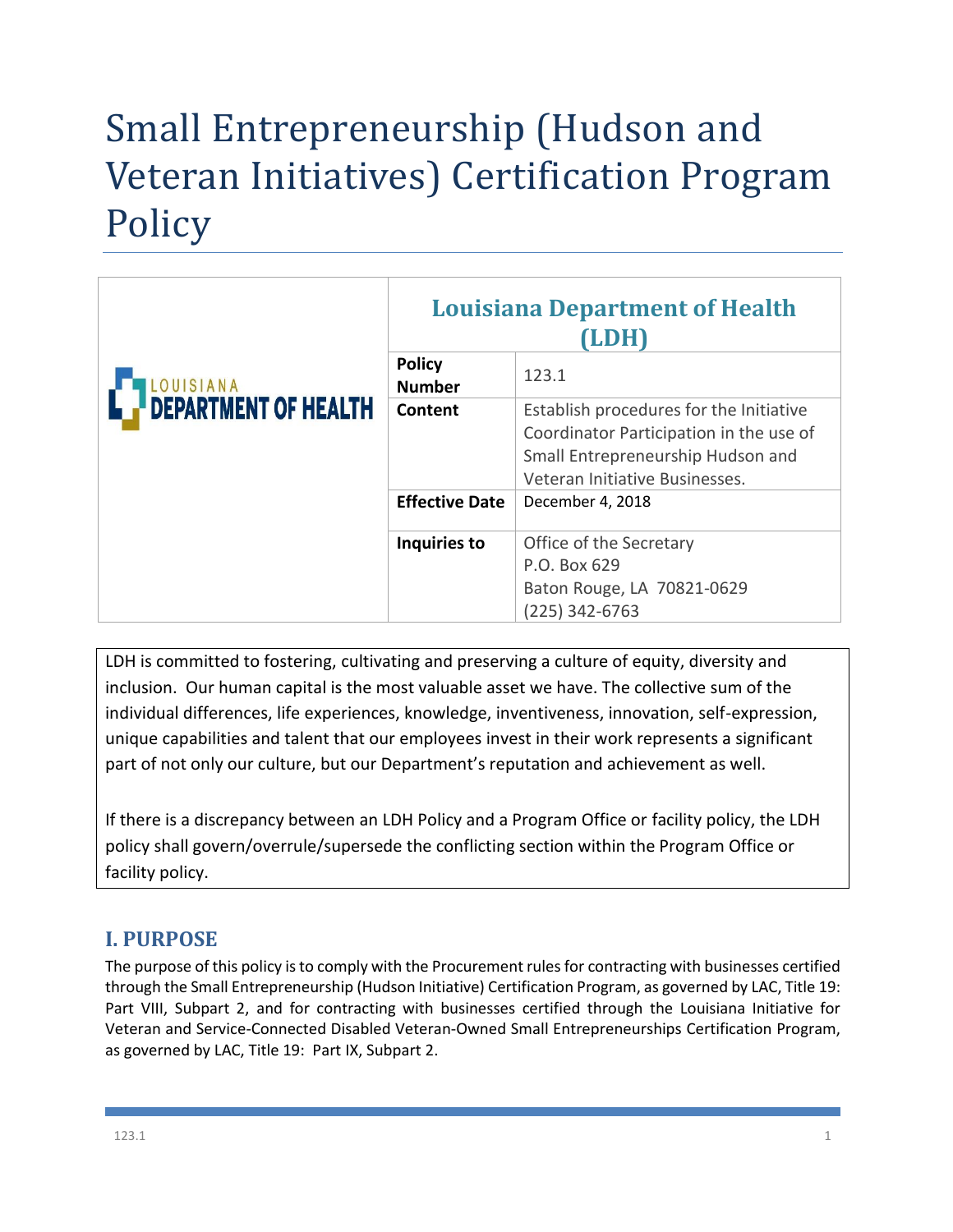## **II. APPLICABILITY**

This policy is applicable to all persons who are provided email accounts by the Louisiana Department of Health (LDH).

#### **III. EFFECTIVE DATE**

December 4, 2018.

#### **IV. POLICY STATEMENT**

LDH shall choose an Initiative Coordinator. The person chosen to be Initiative Coordinator shall be the person serving as the undersecretary of the department or the business manager for an agency. The Initiative Coordinator or his/her designee shall be responsible for acting as a business advisor to work directly with certified Hudson and Veteran Initiative Small Entrepreneurships (SEs) and contractors to provide information, assistance, and support.

### **V. RESPONSIBILITIES**

The LDH Initiative Coordinator will undertake various tasks to make the program workable, including the following:

- 1. Provide information to Hudson and Veteran Initiative Certified Businesses on the department's organization and contractual needs and offer instructions on procurement policy, procedures, and general Request for Proposal/Invitation to Bid (RFP/ITB) requirements;
- 2. Provide workshops and training sessions at least twice each year for certified SEs on challenges frequently encountered by certified SEs during the proposal/bid process and generally when doing work for the state;
- 3. In conjunction with the Division of Administration, enhance the existing state's procurement and financial database to identify certified SEs for historical and reporting purposes;
- 4. Hold pre-proposal and pre-bid seminars to explain proposal and bid requirements, including an explanation of the forms that must be submitted with the proposal or response;
- 5. Provide updates to information on how to access and search Hudson and Veteran Initiative Certified Businesses outreach activities;
- 6. Conduct internal information workshops to inform and acquaint LDH employees who are responsible for state procurement and public contracts of the goals and objectives of the state's Hudson and Veteran Initiative Program and to educate them about the problems facing Hudson and Veteran Certified Businesses;
- 7. Inform Hudson and Veteran Initiative Certified Businesses of RFPs and ITBsrelated to their specialties by placing notices on the state's central procurement website, Louisiana Procurement and Contract Network (LaPac).

LDH Employees will use the appropriate State Procurement methods when engaging in business with Hudson and Veteran Certified Businesses; the procurement method to be used is based upon statute and regulations applicable to the nature of the procurement. Agencies may use any or all of the following procurement methods: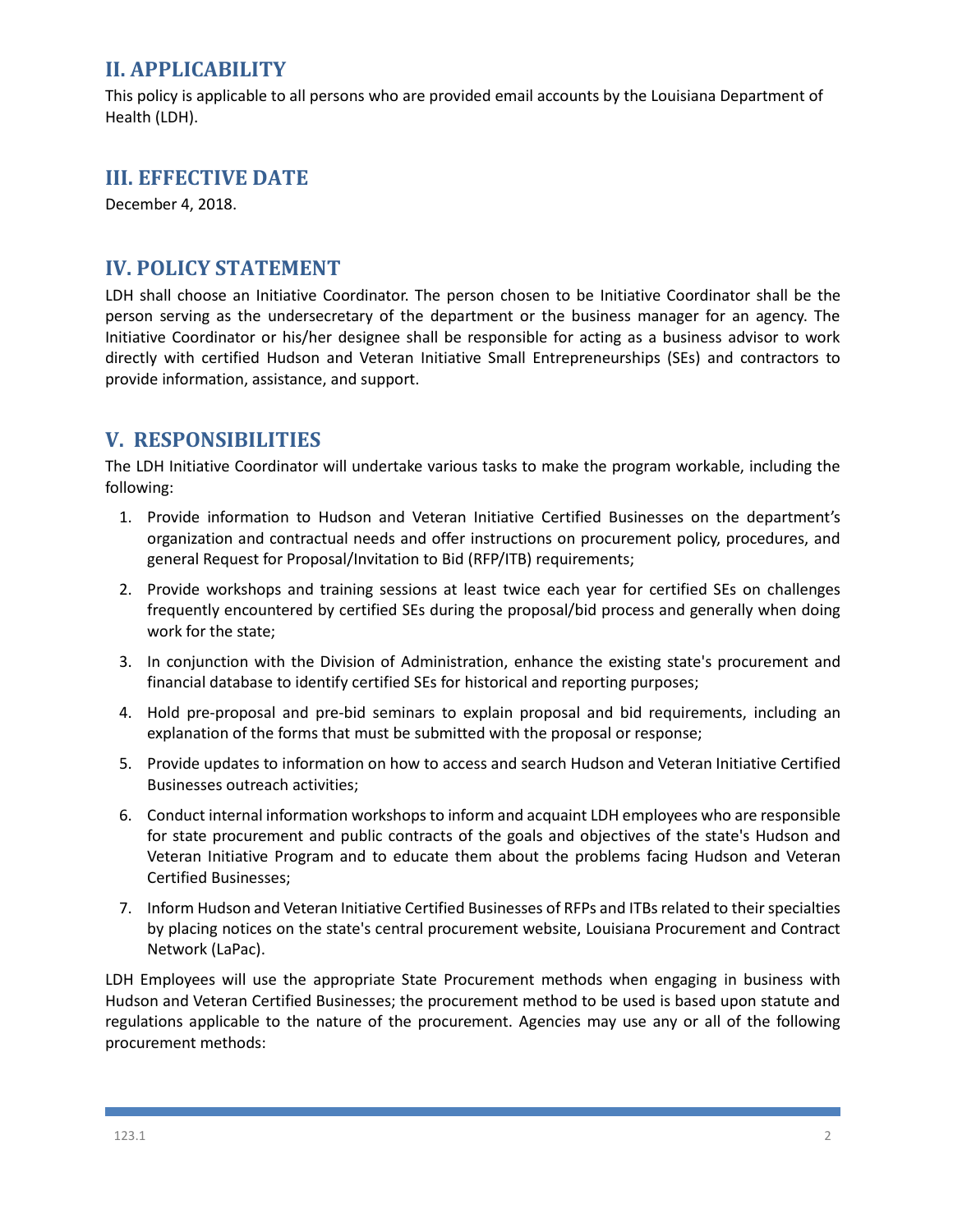- 1. Purchasing directly from a Hudson or Veteran Initiative Certified Business within the agency's discretionary procurement authority for goods, operating services, major repairs, construction and personal, professional and consulting services;
- 2. Issuing an order to a Hudson or Veteran Initiative Certified Business (prime contractor or distributor) on a statewide contract;
- 3. Using a RFP process to award a contract to a certified Hudson or Veteran Initiative Business or to a proposer demonstrating a good faith effort to use certified Hudson or Veteran Initiative Businesses as subcontractors, as outlined in LAC 19:VIII, Subpart 2, Section 1311 or LAC 19:IX, Subpart 2, Section 1311.
	- a. Proposers alleging to have made a good faith subcontracting effort may be required in the RFP to verify their good faith subcontracting plan; LDH may require proposers to submit information about their business relationships and arrangements with certified Small Entrepreneurship (SE) subcontractors at the time of proposal review.
	- b. Agreements between a proposer and a certified SE subcontractor in which the certified SE subcontractor promises not to provide subcontracting quotations to other proposers shall be prohibited.
- 4. Using an ITB process to award a contract either to a Hudson or Veteran Initiative Certified Business or to a bidder who can demonstrate a good faith plan to use Hudson or Veteran Initiative Certified Small Businesses as subcontractors in performing the prime contract. To be responsive to the ITB, the bidder must be either a Hudson or Veteran Initiative Certified Business or be able to demonstrate its good faith subcontracting plan, as defined in LAC 19:VIII, Subpart 2, Section 1311 or LAC 19:IX, Subpart 2, Section 1311.
- 5. A list of Hudson or Veterans Initiative Certified businesses can be found in the File Transfer Protocol (FTP)site, ftp://ftp.laecondev.com/. Follow instructions in Attachment 1. Additional information can be found in the links referenced below.

#### **VI. REFERENCES**

Attachment 1: Instructions for Connecting to FTP Site <ftp://ftp.laecondev.com/> [www.ledsmallbiz.com/search](http://www.ledsmallbiz.com/search) [www.ledsmallbiz.com/history](http://www.ledsmallbiz.com/history)

#### **VII. REVISION HISTORY**

| <b>Date</b>                       | <b>Revision</b>     |
|-----------------------------------|---------------------|
| December 4, 2018   Policy created |                     |
| January 2, 2019                   | Housekeeping change |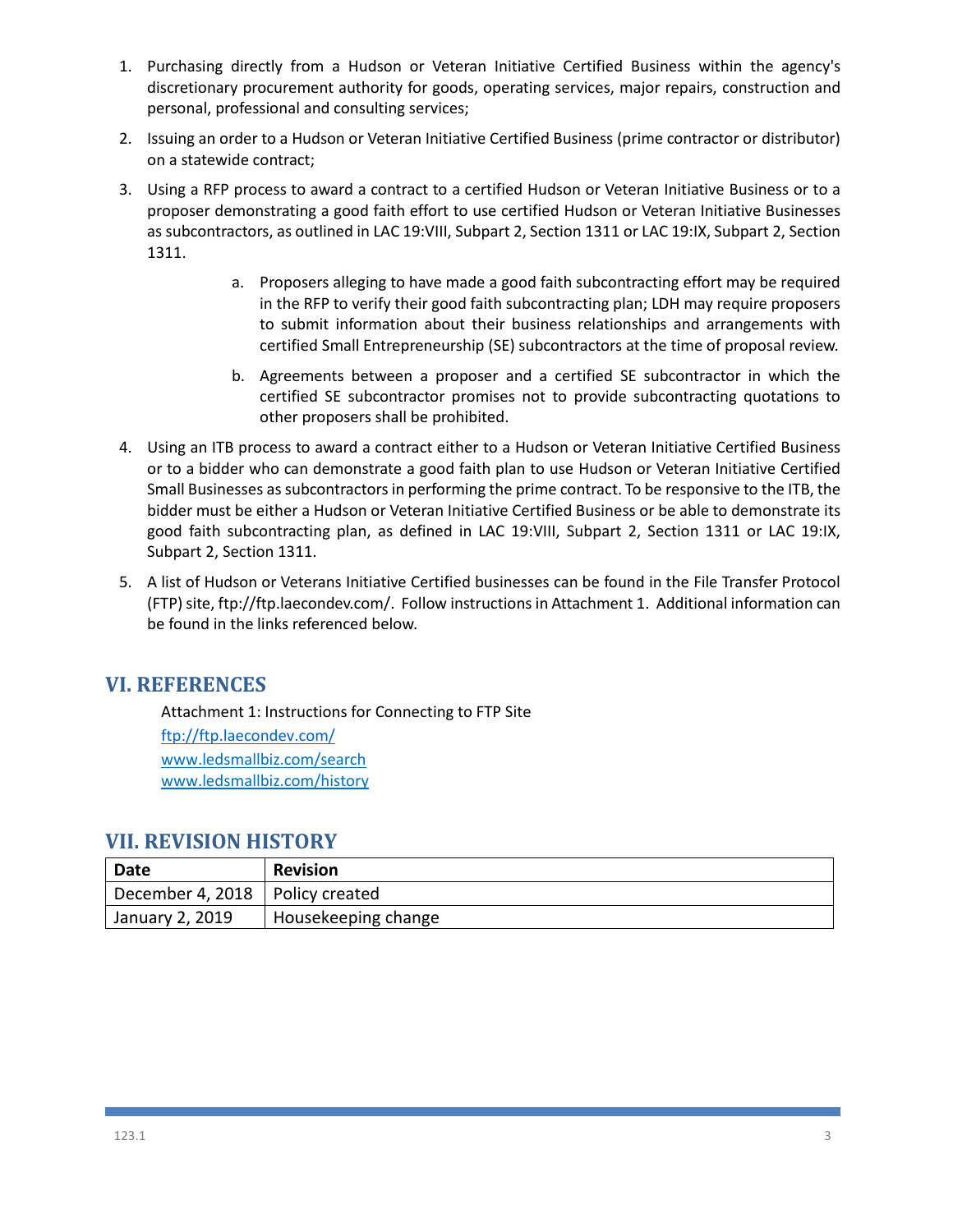#### **Attachment 1**

# **Connecting to FTP Site**

If the user is running Windows they should do the following:

- 1. Open Internet Explorer
- 2. Type the following in the address bar: **[ftp.laecondev.com](ftp://ftp.laecondev.com/)** then hit enter

| e ftp://ftp.louisianaforward.com/         |                                                                                      |
|-------------------------------------------|--------------------------------------------------------------------------------------|
| View Favorites Tools Help<br>Edit<br>File |                                                                                      |
| Convert v <b>De Select</b><br>$\mathbb X$ |                                                                                      |
|                                           | Suggested Sites ▼ 2 Upgrade Your Browser ▼ 2 Customize Links Windows Marketplace     |
| Connecting                                |                                                                                      |
|                                           |                                                                                      |
|                                           | $-23$<br>Internet Explorer                                                           |
|                                           |                                                                                      |
|                                           | To log on to this FTP server, type a user name and password.                         |
|                                           | ftp.louisianaforward.com<br>FTP server:                                              |
|                                           | LED Marketing<br>User name:                                                          |
|                                           | Password:<br>                                                                        |
|                                           | After you log on, you can add this server to your Favorites and return to it easily. |
|                                           | Log on anonymously                                                                   |

3. They will be prompted for a User ID and Password and need to enter the correct credentials and click the Log On button.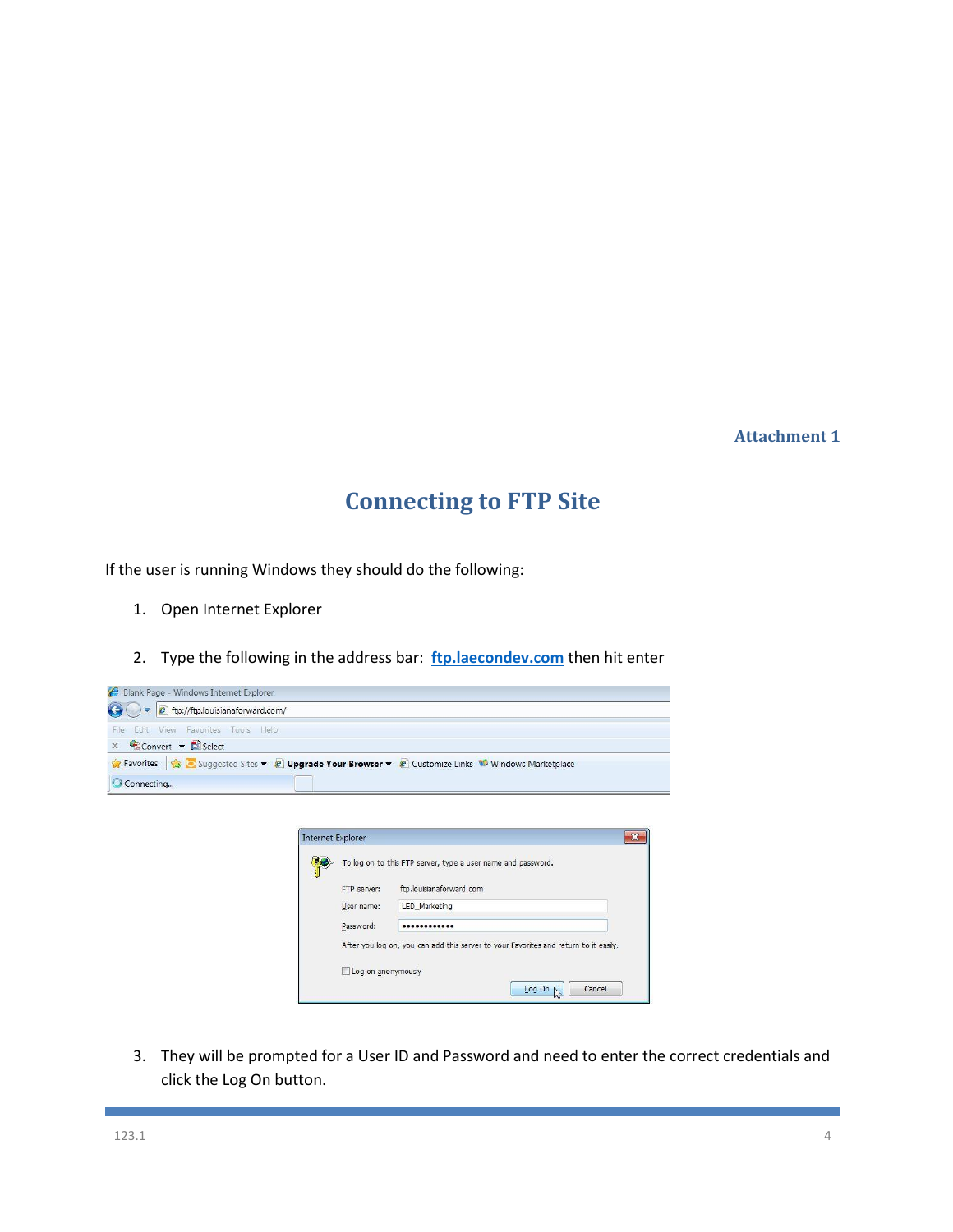Username: Smallbiz Password: Hudsonlist

4. Once logged on they have a couple of options.

a. Right click on the file they need to download and select the Save File As option from the menu

| Directory . |                             |                    |  |
|-------------|-----------------------------|--------------------|--|
| Directory   |                             |                    |  |
|             | 698,966 2009-1050[1].pdf    |                    |  |
|             | 6,188,620 2010-0670[1].pdf  |                    |  |
|             | 8,079,992 2010-0671[1].pdf  |                    |  |
|             | 5,979,528 2010-06724[1].pdf |                    |  |
|             | 7,055,788 2010-0673[1].pdf  |                    |  |
|             | 6,633,065 2010-0674[1].pdf  |                    |  |
|             |                             | Open               |  |
|             |                             | Open in New Tab    |  |
|             |                             | Open in New Window |  |
|             |                             | Save Target As     |  |
|             |                             | Print Target       |  |
|             |                             | Cut                |  |
|             |                             |                    |  |